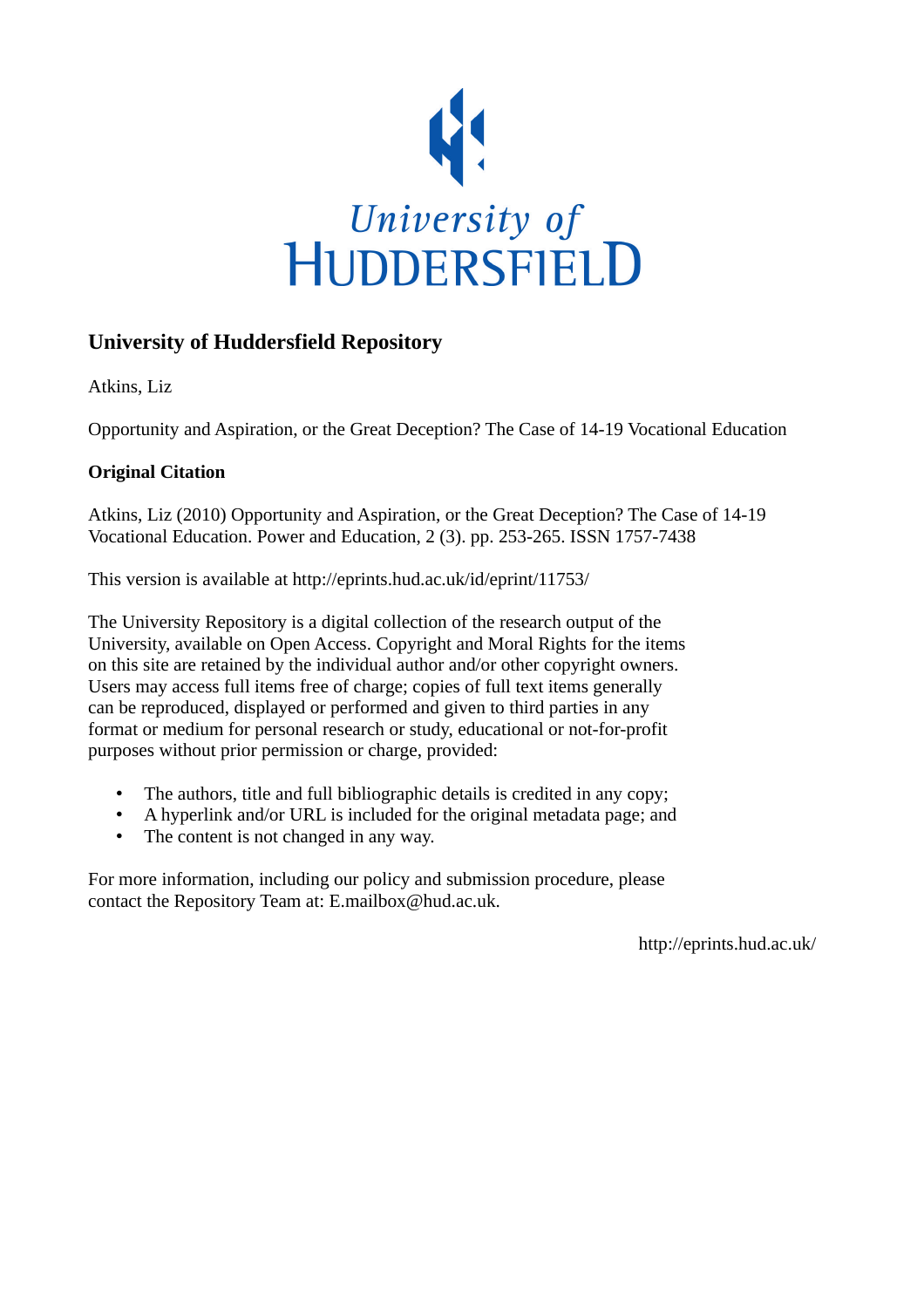# Opportunity and Aspiration or the Great Deception? The case of 14-19 vocational education

Liz Atkins Nottingham Trent University School of Education Lionel Robbins Building Clifton Lane Nottingham NG11 8NS Email: Liz.atkins@ntu.ac.uk

Liz Atkins is Principal Lecturer in Education at Nottingham Trent University where she teaches on a range of teacher education and CPD programmes. Her research interests include 14-19 education, vocational education and in/equalities in education.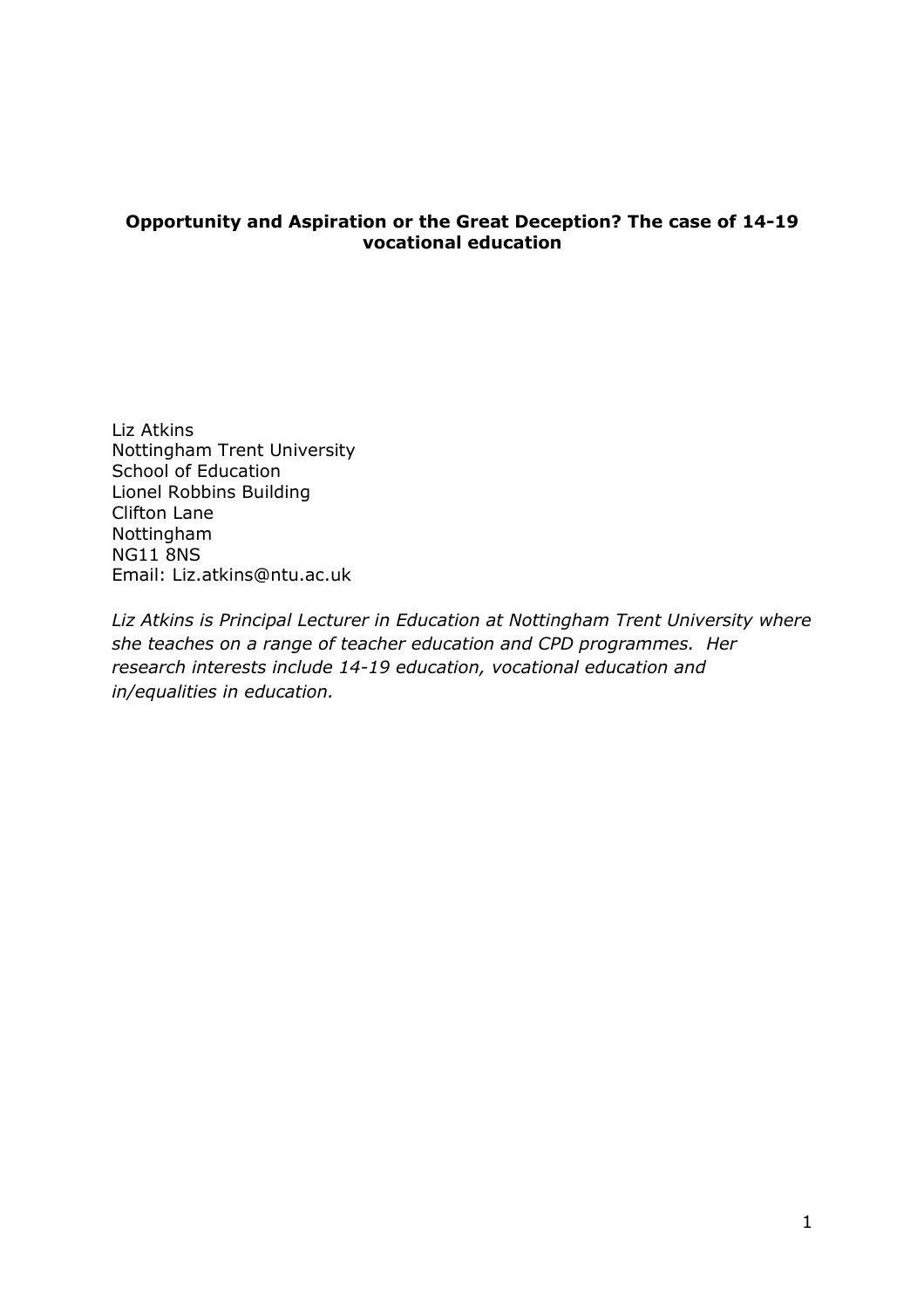# Opportunity and Aspiration or the Great Deception? The case of 14-19 vocational education

The policy discourse around those young people who are the focus of the 14-19 agenda is one of negativity which, in its use of language such as non-academic, disaffected, disadvantaged places young people firmly within a deficit model. This model frames these young people as low achievers with low aspirations, routinely dismisses them as non-academic yet claims to offer opportunities in the form of a vocational education which, according to the rhetoric, will lead to a lifelong nirvana of high skill, high paid work, personal satisfaction and opportunity (providing they continue to engage in lifelong learning) something which many young people take on trust.

Drawing on original empirical research, and working within a framework informed by Marxist and social justice concepts this paper contests the assumption that these young people have low aspirations, arguing that falling within a deficit model, constrained by discourses of negativity, powerless to change a system which militates against them and lacking the agency for change their chances of achieving those aspirations are almost non-existent.

The paper poses a number of questions. What are 'high' and 'low' aspirations? What is 'non – academic'? Why, every year, are nearly half of all young people characterized in this way? What is, or is not, an 'opportunity'? It argues that notions of opportunity are, in fact, smoke and mirrors, a massive deception which enables the channelling of these young people into the low pay low skill work market in readiness to fulfil government demands for cheap labour as and when it is needed. Finally, it concludes with proposals for change in the 14-19 and PCET systems which could provide a more equitable and effective framework for young people to achieve their hopes and dreams.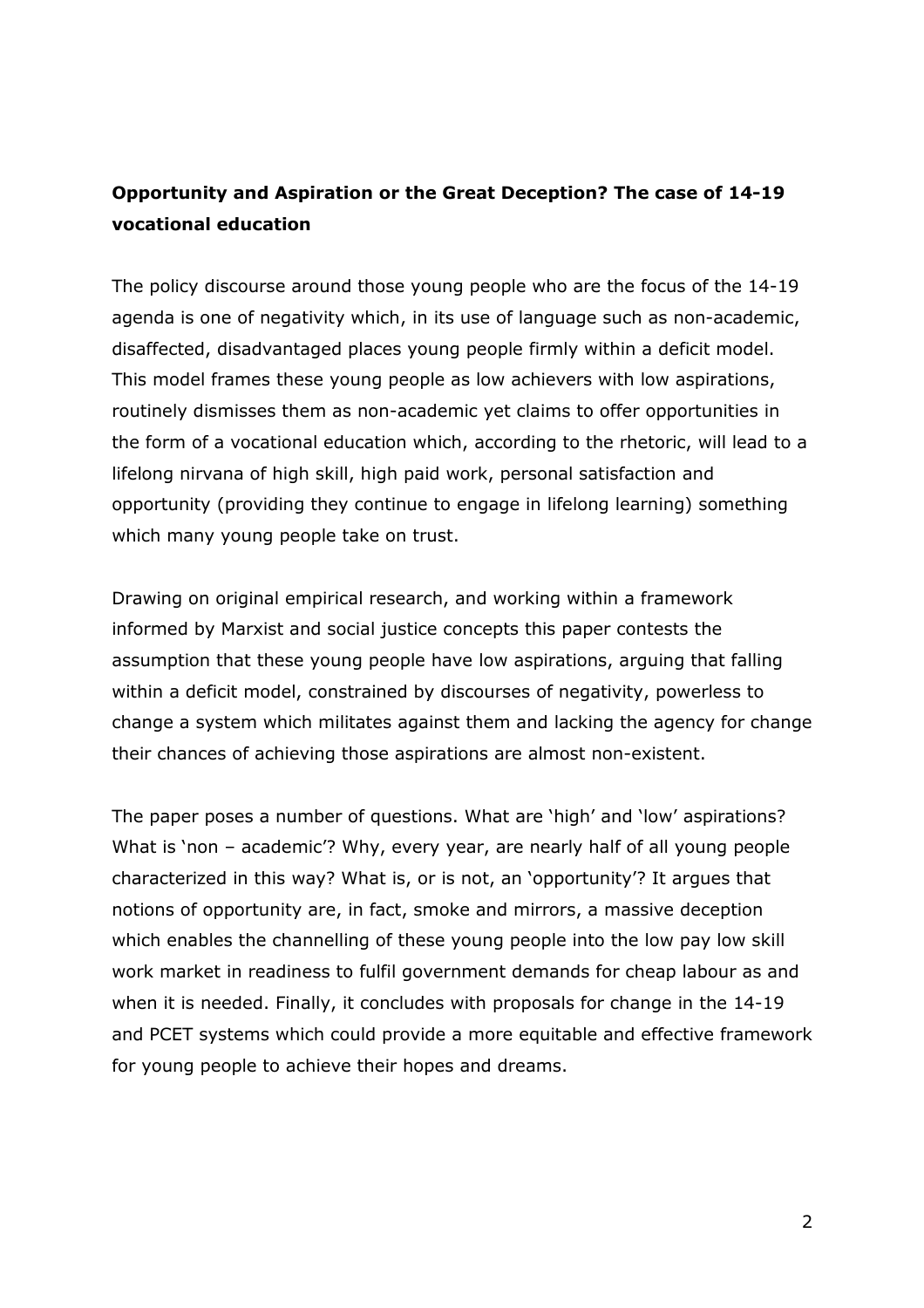## **Introduction**

The government policy surrounding the 14-19 agenda has consistently used a discourse around opportunity, whilst placing the young people themselves firmly within a deficit model associated with discourse such as socially excluded, disaffected, disadvantaged, non-academic and having low aspirations. Related policy using a similar deficit model – this time around a need to professionalise the sector and initiated in the DfES paper Equipping our Teachers for the Future (2004) has simultaneously been played out with the FE teachers who are responsible for the 'delivery' of the vocational curriculum.

Whilst the 14-19 agenda purports to be directed at all young people, it is evident that certain groups, particularly those such as low achieving young people and those from lower socio-economic groups – and these young people are often one and the same- will be directed towards a lower value vocational route within a 'divided and divisive' (Tomlinson, 1997:1/17) education system, which 'differentially prepares some young people for [university] and others for work' (Ainsworth and Roscigno 2005:263). This differentiation of young people by social class and ability is indicative of a school system which is comprehensive in name only but which in reality is highly stratified in terms of both perceived academic ability, and more particularly, social class.

Considerable work has explored the so-called vocational/academic divide, but this a relatively crude way to explore the inequalities across an education system where, within either the 'academic' or 'vocational' sector, multiple layers of hierarchy exist related to credential type and subject. Markedly different levels of societal esteem are placed on these different subjects and credentials, and consequently, on the young people who pursue them. These hierarchies and societal values are largely unacknowledged, always highly significant in the life chances and opportunities they engender and inevitably result in those young people who undertake lower level vocational programmes falling at the wrong side of the 'sharp divide between valuable and non-valuable people and locales' (Castells 2000:165).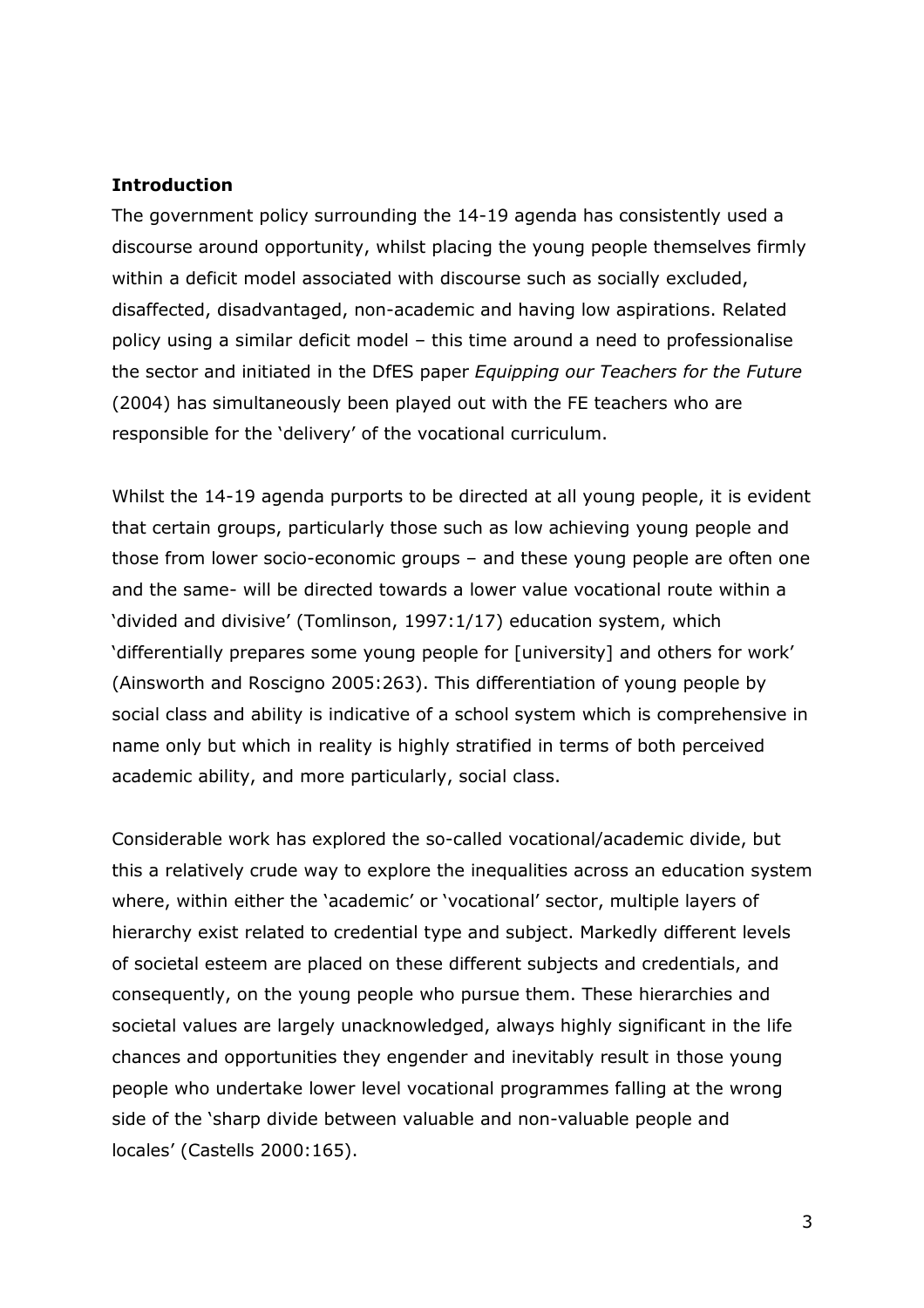Within the field of vocational education myriad subtle hierarchies exist between different subjects, between NVQ and broad vocational credentials and between different levels of credential. At the bottom of these hierarchies and the 'economy of student worth' (Ball et al, 1998), are the learners who form the focus of this paper: those enrolled on broad vocational programmes (such as the Diploma and BTEC qualifications) at levels 1 and 2 post 16.

These are young people who do not meet the government expectation of 5 x GCSEs at grades  $A^*$ -C or the equivalent by the age of  $16+$  and who for a variety of reasons are not able to move on to an occupational (NVQ) route leaving level 1/2 broad vocational programmes in the FE system as their only option. Whilst there are significant issues around class, gender and opportunity for those who, at 16+, progress to level 3 vocational programmes in the FE sector, the challenges facing those entering level 1 and 2 programmes are much greater, not least because of the much extended transition they face and the far more limited exchange value of lower level credentials. Further, lower level programmes in general and level 1 programmes in particular, have been excluded from much academic and policy discourse. My concern in this, as with other papers, is to address some of these inequalities.

## Young People

This paper draws on data derived from a wider case study of young people on level 1 Further Education programmes. Data from two groups of students, enrolled at the same institution, inform this paper. A participative, multi-method approach was used which included the use of group interviews, observation and written and serendipitous data provided by the young people. Both groups were undertaking one- year level 1 programmes, one in IT and the second group in Health and Social Care. From the IT group, of 8 students interviewed 4 hoped to work as computer programmers or IT specialists; 1 to follow his grandfather into the RAF; 1 to work in sales, 1 to work as a fitness instructor and 1 as a receptionist.

The last two are noteworthy. Emma, the only female in the group, wanted to be a fitness instructor and had applied to do leisure and tourism. The course was under subscribed and she was directed to IT by advice and guidance staff at the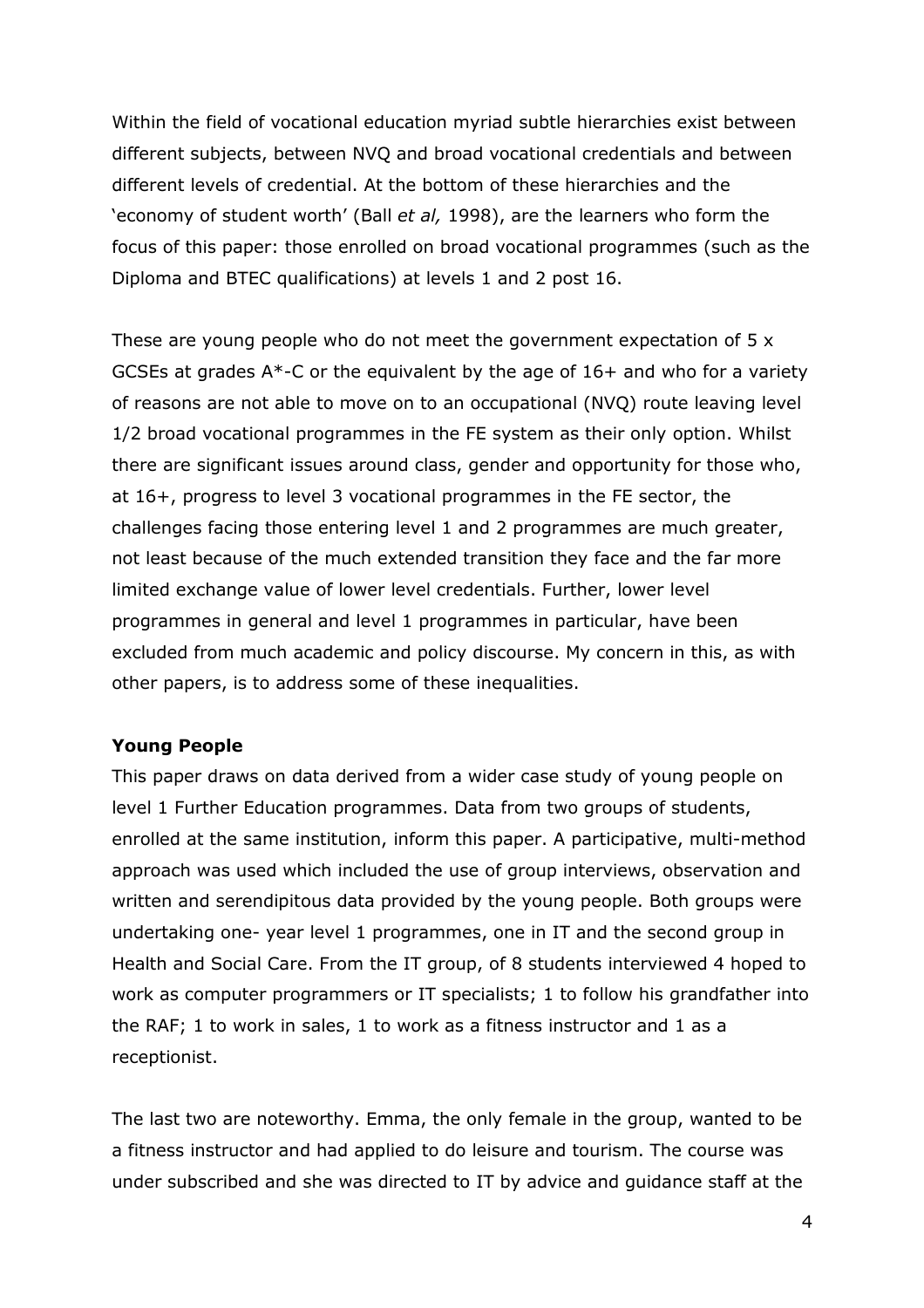college. Emma left before the end of term one. Samir, who aspired to work as a receptionist, had been educated in special schools as a consequence of severe physical disability which confined him to a wheelchair. He believed that his enjoyment in meeting new people ideally fitted him for this type of work. Of 12 (all female) students in the Health and Social Care group, 7 wanted to do nursery nursing, and 1 each to do midwifery, nursing, teaching and social work respectively. 1 student had no aspirations for the future, apart from maintaining her friendships – this young woman, Keira, was the sole, unsupported carer for a terminally ill parent.

None of the young people in either group had parents or role models employed in the occupation they aspired to and none had parents educated above FE level 2. Where parental occupation was known, it was low skill, class and gender specific. All were confident that their qualification would help them to achieve their aspirations and, like the young people in Bathmaker's (2001) study, conflated 'good' qualifications with 'good' jobs emphasising the advantages they believed would accrue from attending college. In doing so, these young people, all of whom came from working class backgrounds, typified Macrae et al's (1997) typology of 'hanging in' in the face of multiple political, social and economic barriers to education. Six individuals - Paris, Naz, Wayne, Angelina, Kate and Samir – are discussed in the context of this paper.

This rehearsal of government rhetoric, and the hope that they would achieve ambitions to work in skilled, technical and in some cases professional roles which fall within the scope of the 'high skill economy' (DfES 2003b; DfES 2006; Leitch 2006), seemed to be indicative of high, rather than low, aspirations and contests government assertions which conflate low achievement with low aspiration. All except one of the occupations (receptionist) identified required credentials at minimum level 3. The achievement of a minimum level 3 credential by 70% of 19 year olds by 2020 has been identified by the government as a key long term target of the 14-19 reforms.

## Discourses of Inequality

This paper goes on to explore notions of opportunity and aspiration in the context of this data, considering the impact of policy and government rhetoric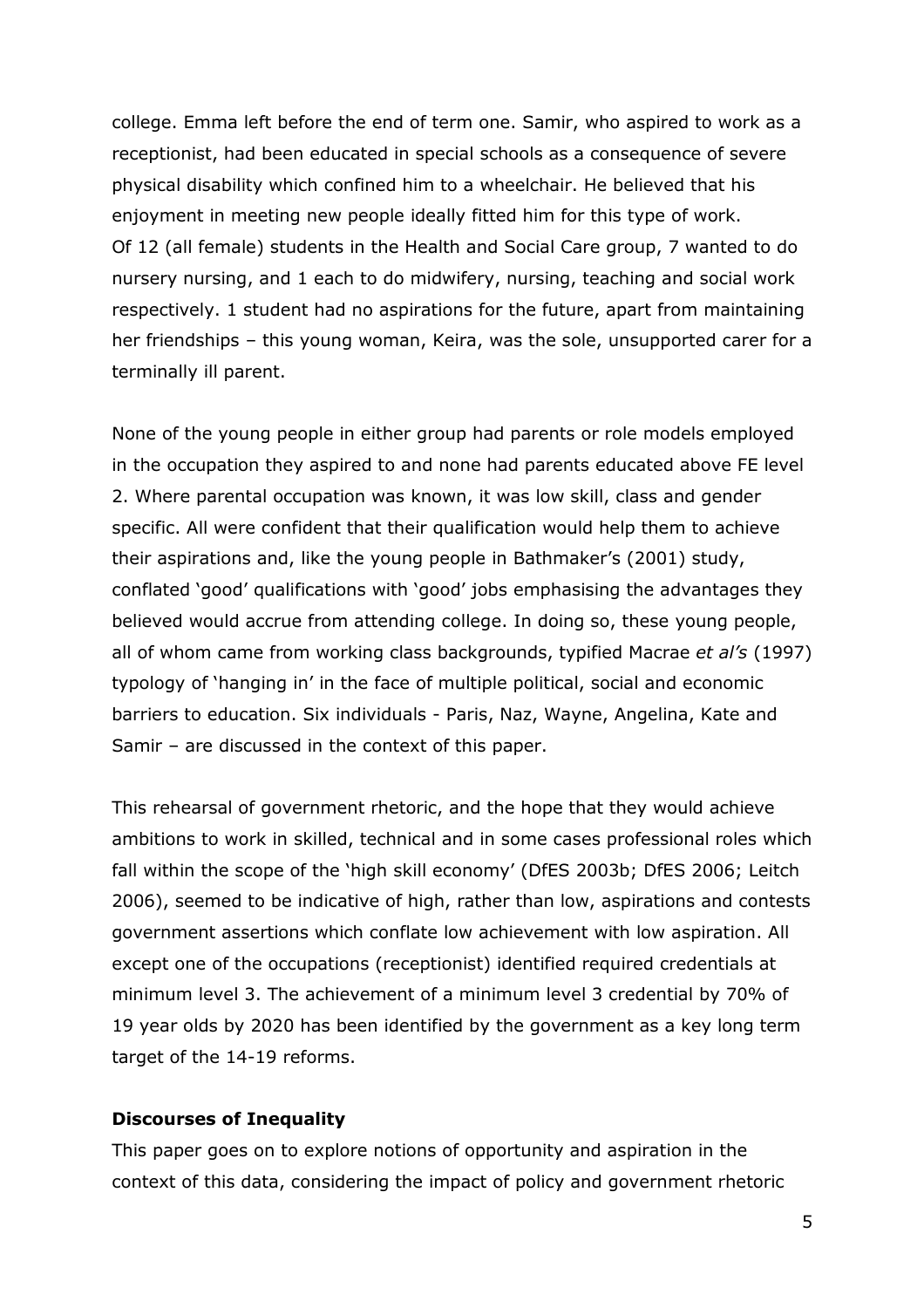and on the lives of these young people as they sought to make their transition from school to work. The language in which young people on vocational programmes are variously situated and their relationship to and with government rhetoric, reflects a number of subtle and bitter ironies when considered in the context of the reality of their lives, the structures that constrain them and the limitations on their potential for agency. This discourse both forms and reflects part of the antagonistic relations in education and social formation (Avis, 2007:175/176) which impact powerfully and unequally on the lives of young people and which need addressing in a broader, more socially just, political and societal sense.

Despite their over-use in government documents, terms such as aspiration and opportunity are not defined or problematised. Aspiration, for example, is normally expressed in terms of raising aspirations despite evidence (e.g Bathmaker 2001) suggesting that young people do aspire to career type jobs, irrespective of social background, but do not know how to achieve that aspiration, and are not given appropriate guidance within the current system.

Similarly to aspiration, the term opportunity is considerably over-used in policy documents where it is always closely related to vocational education. The rhetoric presents an idealised image of high pay, high skill work which is available to all who engage with lifelong learning. There several fundamental problems with this. Firstly, it associates opportunity with forms of education and training which have been shown to have more limited exchange in the jobs market than academic credentials which are notionally of the same level (Robinson, 1997:35), something which is not acknowledged in either policy or Information, Advice and Guidance (IAG). Thus, the whole notion of opportunity becomes premised on a deception.

Secondly, using heavy marketing 'opportunities' – which are heavily classed and gendered in content and in the occupational areas they are notionally linked to – are sold to specific groups of young people an action which contributes to the ongoing reproduction of inequality, class and labour power. Thirdly, notions of opportunity are closely linked to the policy beliefs around the value of progression and engagement, both of which fail to recognise or acknowledge the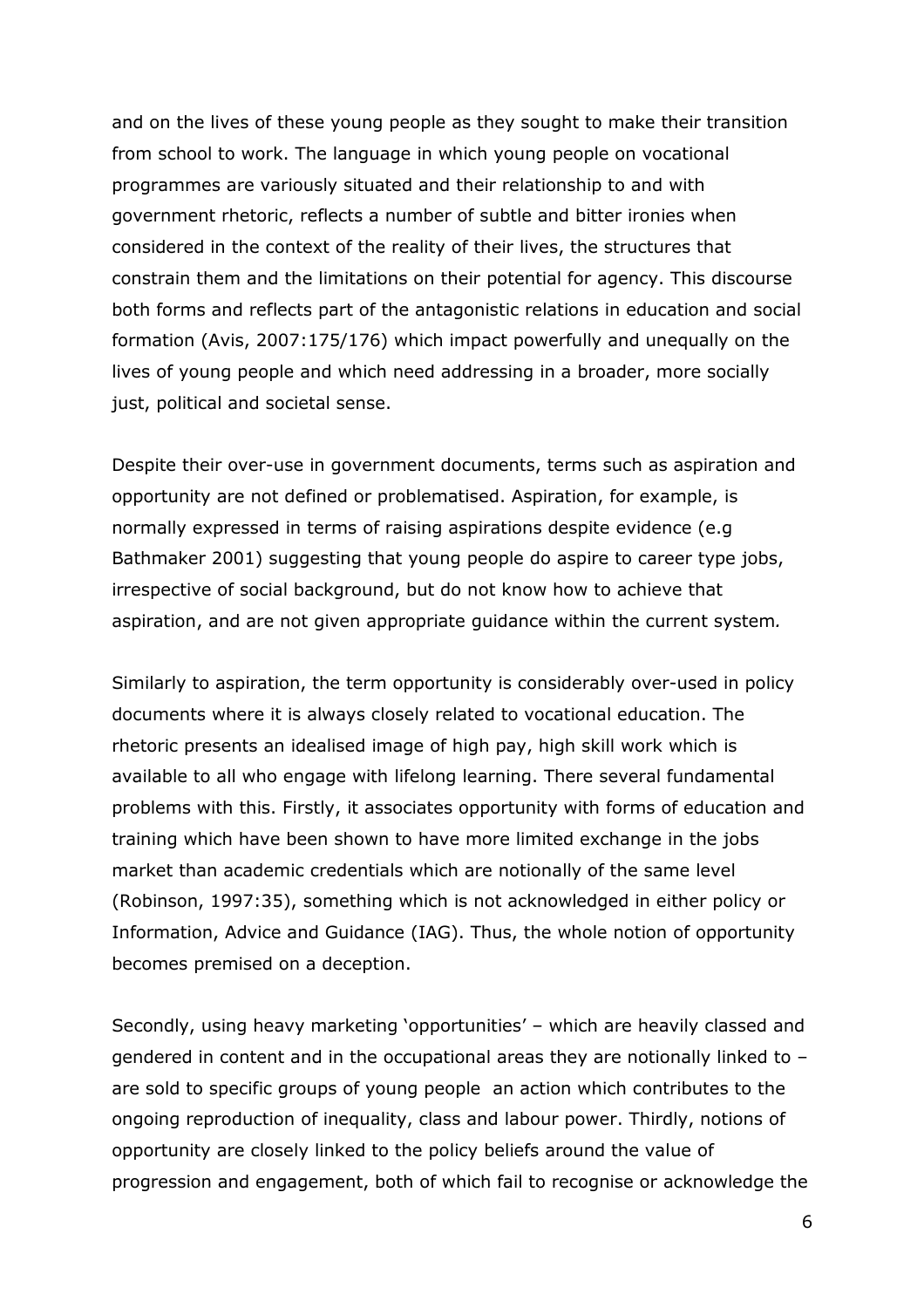particular difficulties associated with length of transition for those young people entering at the bottom end of this particular educational hierarchy.

Finally, such rhetoric fails to acknowledge the real difficulty for these young people, which is how to move from their current educational and societal positioning to the place they dream of being, a transition to the unknown, where however well motivated or determined to 'transform the habitus' (Bourdieu, 1980c; 1993a:87) cultural capital would be 'stretched beyond its limits' (Ball et al, 1999:212). Thus, the reality for individuals is that, constrained by classed and gendered dispositions and expectations and placed at the bottom of the hierarchy of the education system, there is no opportunity to move anywhere other than onto the next low status vocational course or into low skill, low pay employment.

Other inequalities arise from the discourse of negativity surrounding vocational learners, which makes use of language such as non-academic and low-achieving. Non-academic tends to be used as a euphemism for vocational, despite its own negative connotations. However, like other language used to describe young people on vocational education programmes and the programmes themselves, it is conflated with non –achieving and with low aspirations. The assumption that young people who do not meet government benchmarks in terms of GCSE grade A\*-C all have low aspirations or are of low academic ability homogenises individuals and fails to recognise them as having value as citizens and human beings: rather, it perceives them as problems to be solved. It is particularly significant that this deficit model is closely associated with young people from specific class backgrounds who are largely located in the PCET sector and in schools which are perceived to be 'lower achieving' in the context of government league tables.

This significance may be observed in the failure of policy discourse to acknowledge the economic need for a 'pool' of casualised, low pay low skill workers to be called upon when the need arises – as Ecclestone (2002: 17/19) suggests, not all employers want or need highly skilled workers. Thus, the idealised opportunities portrayed by a post-Fordist, high skills rhetoric form another facet of the deception visited on young people when the reality of the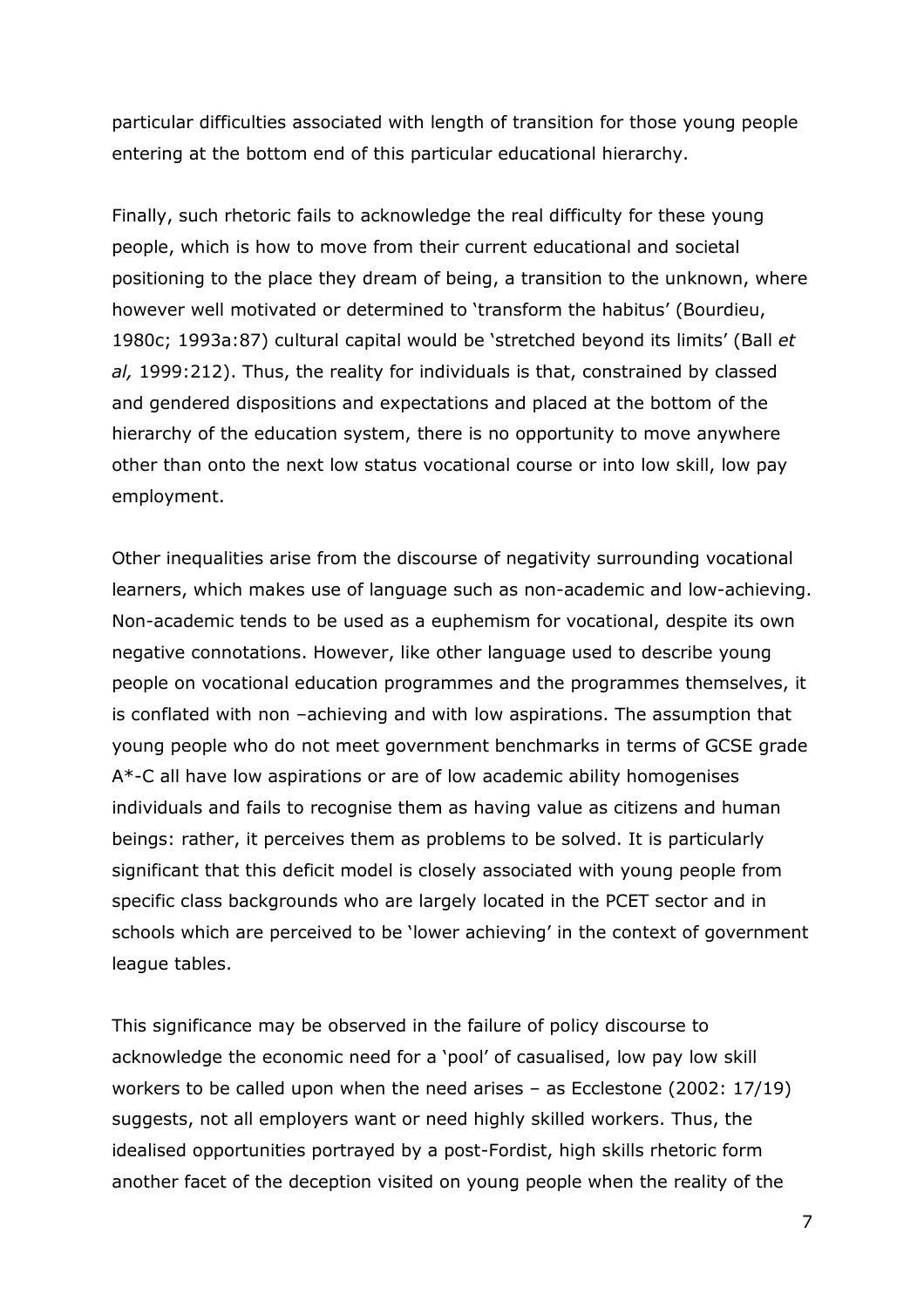jobs market facing post-16 learners in the current economic climate is one of unemployment, or low skilled, temporary work with low status training as an alternative to Further or Higher Education.

#### Structure, Agency and Horizons for Action

Bourdieu consistently contended that the 'objective probabilities' of particular trajectories are largely determined by social class (see Bourdieu and Passeron 1977, Bourdieu 1990) and this was the most significant mediating factor in the experiences of the young people in this study. Growing up in an ex-coalfield at the start of the  $21^{st}$  century, their horizons for action (Hodkinson et al 1996) were heavily influenced by a particular local social and economic landscape (Ball et al 2000:8), which included high rates of poverty, worklessness and long term sickness in the predominantly working class community from which they came. Their choices already orientated as a consequence of their position in the field of this particular community (Bourdieu 1990:66) their agency was further constrained by a broad range of factors, including societal and embodied structures and characteristics such as class, gender, race and disability which also influenced subjective perceptions about the suitability of particular careers (Hodkinson et al 1996:3) but also by the limited number of L1 courses (see Working Group on 14-19 reform 2003), and the non-availability of an academic route. None of these young people had achieved sufficiently high grades to enter school sixth forms, or do re-sit GCSEs in their FE college.

Also limiting their horizons for action were the lack of appropriate careers guidance, the potential length of transition to achieve their aspiration and economic support issues – only two students were supported by their parents, most were in receipt of benefits and the others relied on a combination of parttime work and/or EMA, which is discontinued at age 18. For young people entering level 1 courses post-16, only level 2 will have been achieved by 18 meaning that they would then have to find the means to support themselves for a further two years if they were to achieve level 3.

These constraints have two outcomes. Firstly, they eventually lead many young people to exert their agency by withdrawing from FE to move into employment, and secondly, contingent on this withdrawal from education, they also revise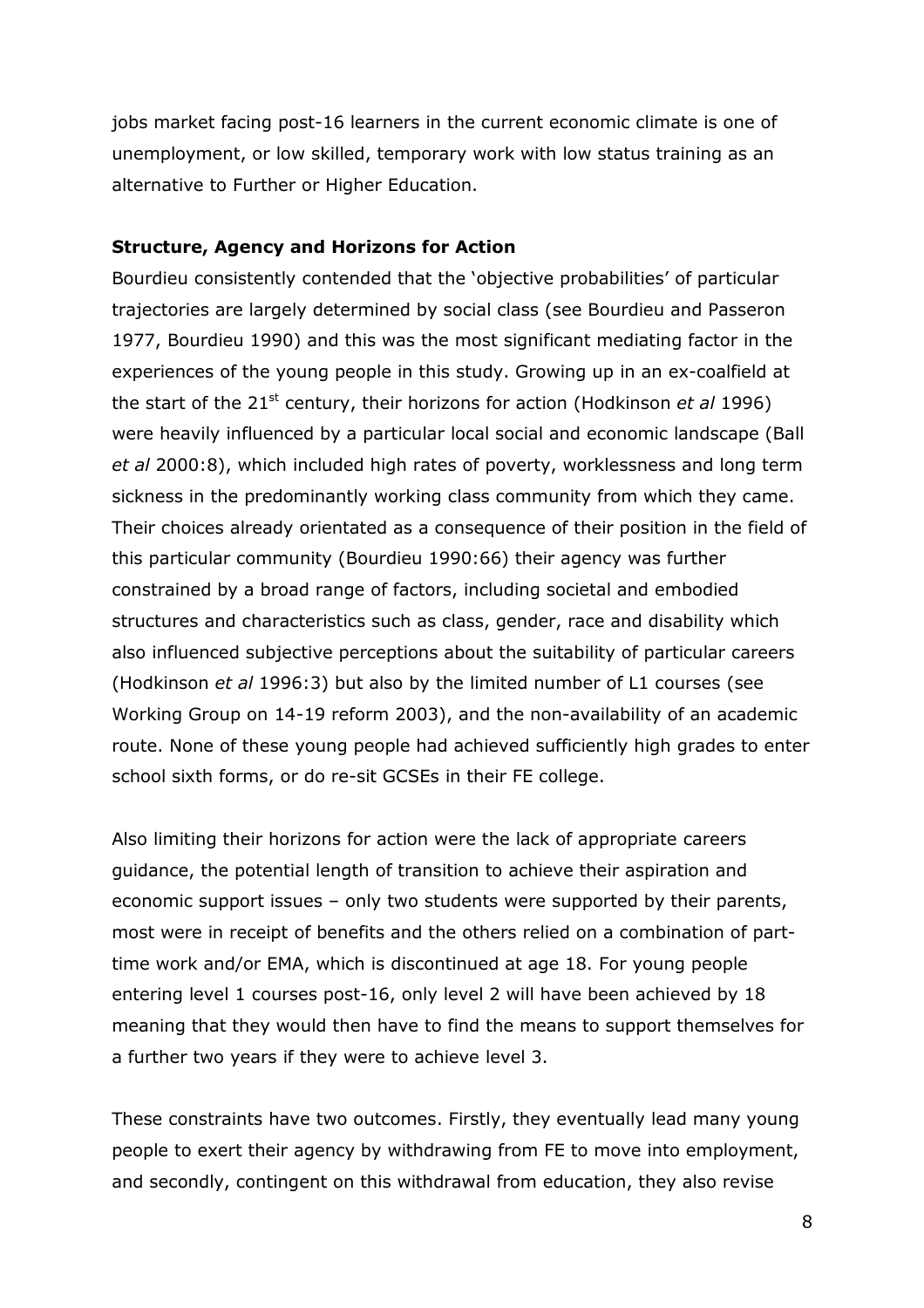down their original career aspirations so that intending nurses become carers, and dreams of being a computer whiz-kid become the reality of work at PC World – perhaps inevitable outcomes given the particular social and economic circumstances of the town, and the additional factors limiting their horizons for action.

Despite the social and economic constraints they lived under, all the young people who participated in this study expressed the intention of pursuing and achieving 'good' qualifications. This intention was fuelled by a belief that 'good' qualifications would give them 'good' jobs and better 'opportunities' in the brighter, better future promised by post-Fordist rhetoric. For example, Paris's reason for enrolling on a level 1 Health and Social Care course was that *'I enjoy* looking after children and I just thought I'd take it a bit further to be a midwife' whilst Wayne (who left the course to go an unknown destination) was firm in his belief that 'I have just got to keep coming to college and keep coming till the years have gone past because I've got three brothers who did the same and they earn about £8 an hour now'. Similarly, Samir believed that the course led to 'a very good qualification'.

Despite their aspirations, and apparent buy in to policy rhetoric, the young peoples' horizons for action were severely constrained by the factors discussed earlier in this paper and their 'choices' limited to decisions around whether to remain on programme or leave, whether or not to work alongside the programme and whether to continue on to level 2 or to utilise their limited cultural capital in a search for employment. Thus, the choices they made were not their own, but were pragmatic and rational decisions 'influenced by the complexities of the relations of force within a particular field' Hodkinson (1998:103) and which were 'heavily circumscribed by class' (Bloomer 1996:148).

Ultimately, for most young people entering low level vocational programmes individual agency is so heavily restricted by the systemic and embodied structures of state, society and the education system which 'serve to reproduce inequality' (Avis, 2007:162-167) that the movement beyond a familiar habitus (Bourdieu 1990:52/53) needed to make an alternative future becomes all but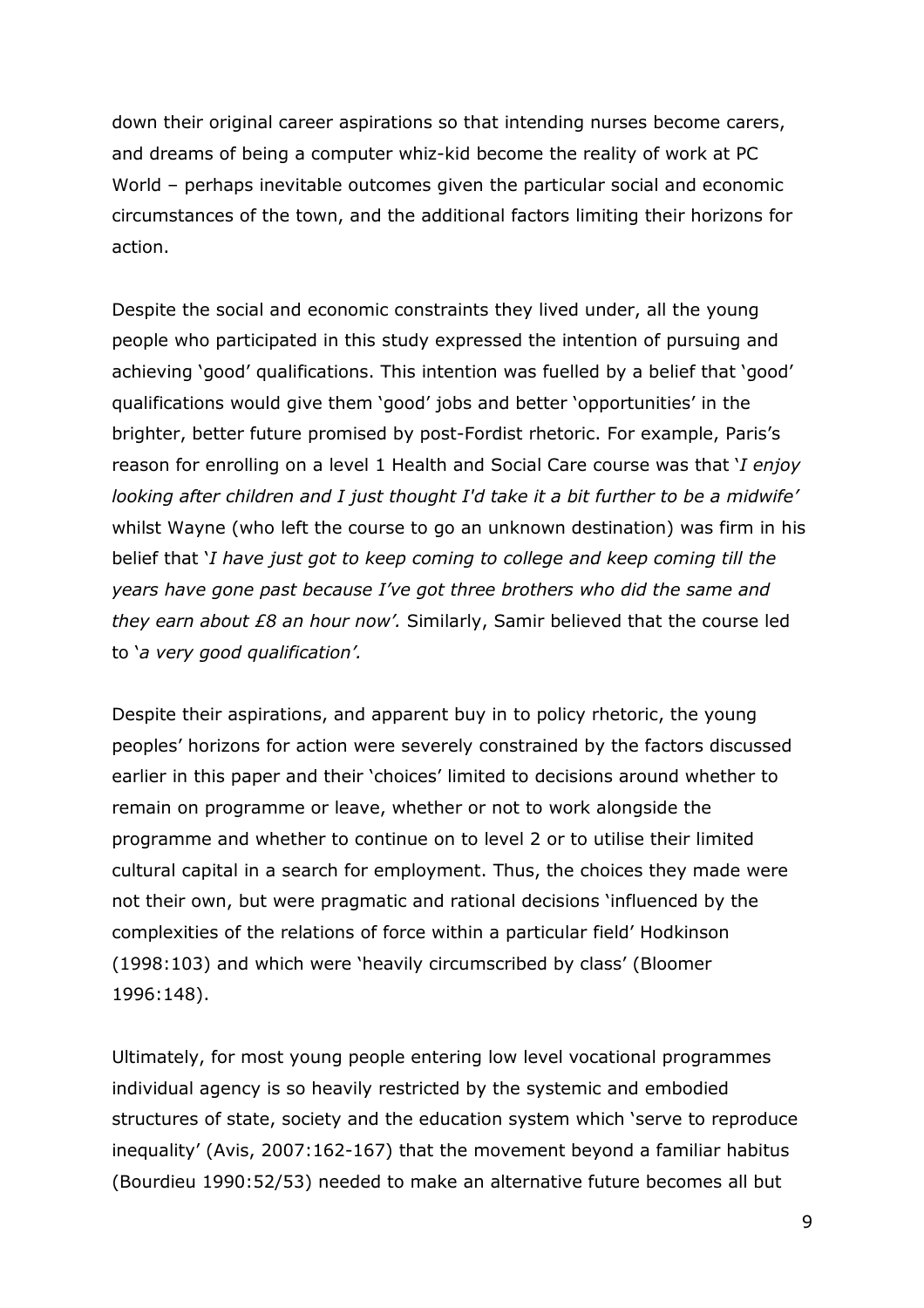impossible. Significant amongst these structures is government education policy and its focus on opportunity.

# Opportunity and Aspiration – smoke and mirrors

'Opportunity' has formed a major plank of 14-19 policy over the past decade (see for example DfES 2002; 2003; 2005). However, the 'opportunities' alluded to in government rhetoric are heavily circumscribed by economic policy and market forces, rather than being influenced by educational need or benefit; a reflection of the subordination of the education system to the economic system where it merely exists as a structure for the reproduction of class (Bourdieu and Passeron 1977:178/179; see also Avis, 1996:81).

Significantly, they are all also vocational in content. Whilst the ostensible reason for this is to provide skills for the 'powerhouse of a high skills economy' (DfES 2006:1) the impact of such policy is to constrain many young people by directing them onto low level vocational programmes. Once directed onto a narrow vocational path, young people are automatically denied the opportunities available to those who pursue a subject based (academic) route – two different pathways with diverse and unequal outcomes in terms of future life and work. Further, in the case of broad vocational courses such as the Diploma, no occupational 'skill' is conferred although such programmes do foster a process of 'habituation to the vocational culture' (Colley 2006:17) and in doing so teach the skills - such as conformity and punctuality – necessary for low pay, low skill work.

It may be argued therefore, that notions of opportunity for young people on low level vocational programmes generate an illusory, but appealing image of skilled, technical and professional work, entirely unrelated to the low pay, low skill drudgery which is much more likely to become their reality. This illusion is achieved, at least in part, through the marketing of a particular image of vocational education which sells the associated ideas of opportunity and high skill, highly paid work despite the low level vocational programmes which are marketed as opportunities having no credibility beyond the institution (Bathmaker, 2001). More recent work (Keep 2009:40) has criticised the marketing of education and training and questioned the policy belief that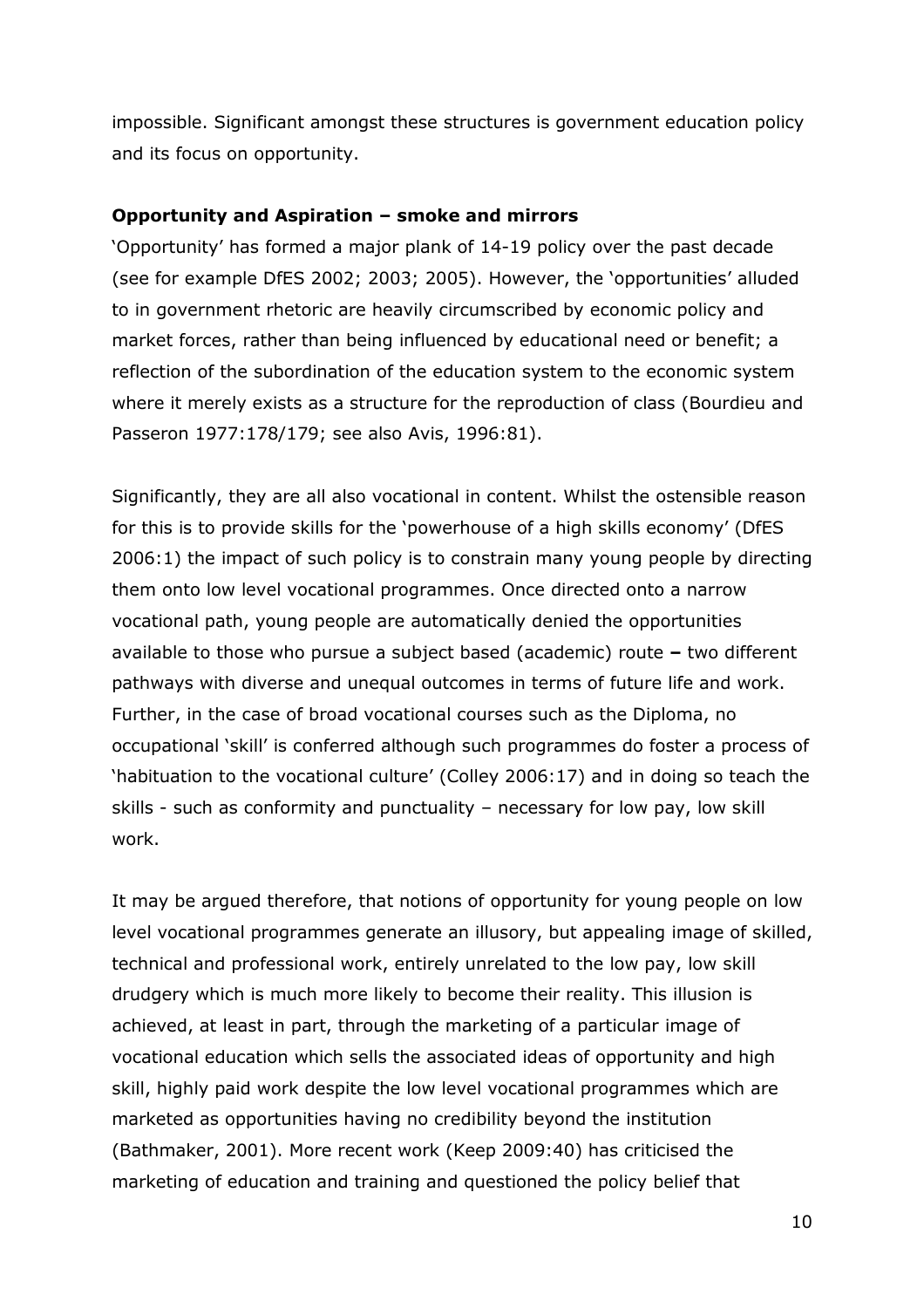effectively marketed, 'demand led' education and training together with improved IAG, will increase participation and achievement and argues that the 'selling' of education and training is bound to fail if people 'have any inkling' that low level vocational qualifications deliver only the very limited gains of low pay, low skill work with few or no opportunities for progression.

Although the young people in this study all expressed a 'buy-in' to vocational education, and to a large extent, rehearsed the rhetoric around opportunity and high pay, high skill work, 1 withdrew during the programme, 2 were unclassified and 10 of the remaining 17 were undecided or did not intend to progress to level 2 but planned to leave. According to one student, Angelina, the decision to leave was due to an imperative to 'get some money behind me' reflecting financial concerns which loomed large for many of these young people. These decisions to exert agency in withdrawing from education and seeking employment are, perhaps, indicative of the fact that at least some of these young people had 'an inkling' that their course had minimal exchange value in the employment market and had decided to exchange the vague promise of something better at the end of a much extended transition for immediate economic return, albeit low pay and low skill.

Thus, the idea of high skill work is, for many, simply a dream in a labour market where the 'power of exchange' (Smith 2008:16) conferred by a low level vocational programme is negligible or non-existent. These young people had conflated good qualifications with good jobs but left with a credential which offered no exchange value and placed them in a subordinate position in the labour market. An alternative 'choice' - to exchange the credential for more cultural capital – by following the 'coherent progression routes' to 'level 2 and beyond' (DfES 2006; 2007),not only leads to a much extended transition, but, as Colley (2006:25) has argued, for these young people is available only on vocational courses and at relatively low status institutions.

# Dreams and Aspirations

Despite this, the government continues to market vocational education as 'opportunities', a policy which is apparently blind to the impact of exclusionary characteristics and constraints on individual agency of many young people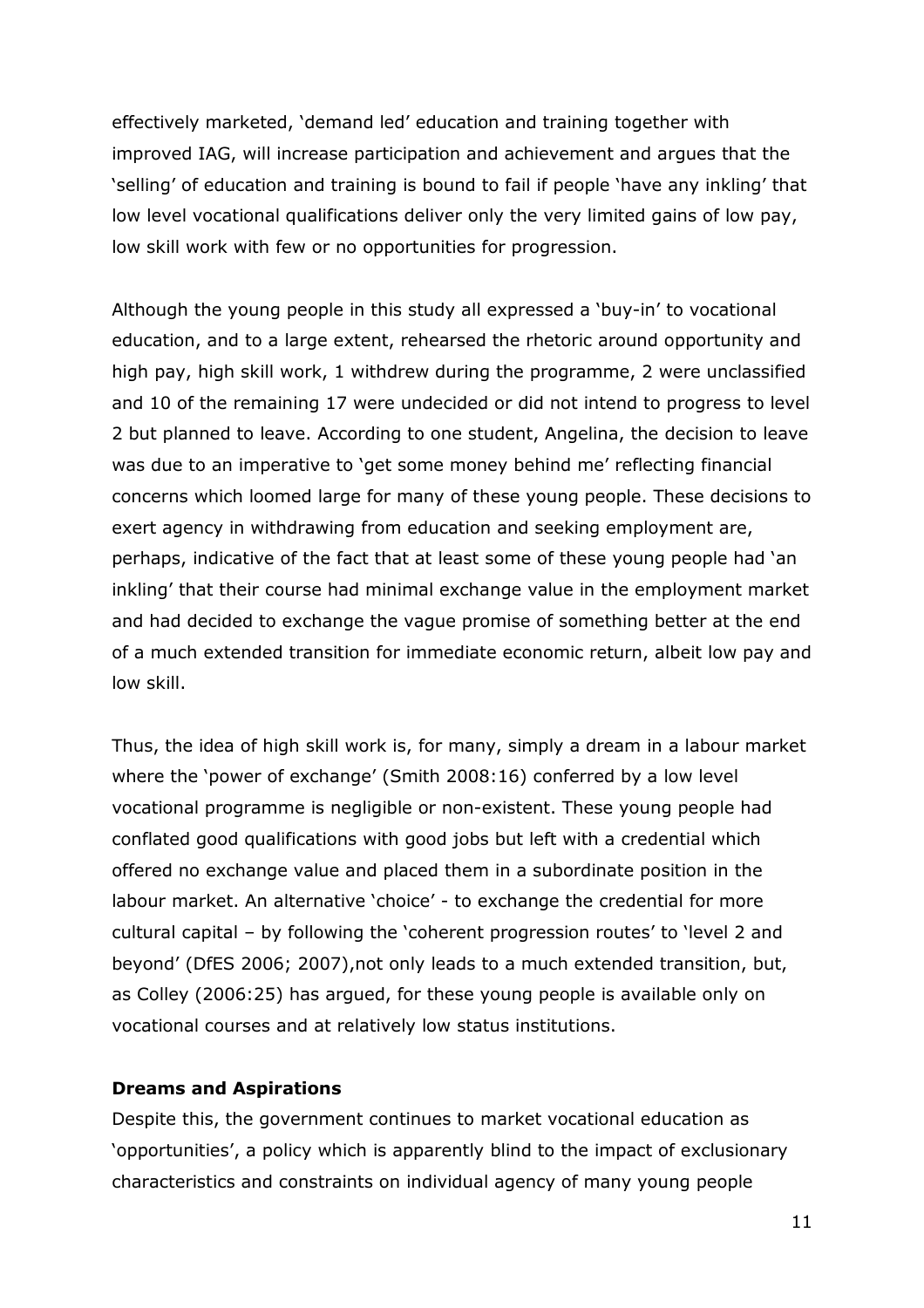working at or below level 2, and synchronously with this, refers to the need to raise aspirations. In the 2009 DCSF paper IAG Quality, Choice and Aspiration, which forms part of the overarching children's plan, the word aspiration is preceded by the words low, raise or raising on all but three occasions, and the six principles of impartial careers guidance, intended to form the basis for a 'high quality' and 'excellent' service, include 'raises aspirations' as the fourth principle. This suggests that all IAG policy is predicated on a policy assumption that all or most young people have 'low' aspirations, or alternatively, that those with 'high' aspirations will not be in need of IAG services. Despite aspirations being a key focus of the paper, the term is defined only vaguely, as it is used in the same context as enabling young people to 'reach their potential'. Whether this refers to developing their potential for agency, or, more likely, their potential to achieve a Diploma, is not made clear.

The selling of a notion of opportunity is also achieved through a particular approach to the official advice given by the IAG counsellors who promote vocational education and which, as Stanton (2008:60) has argued, do not give the whole picture. Stanton injects humour into his argument as he illustrates this point by suggesting what IAG counsellors might say, if bound by similar rules and legislation as Independent Financial Advisors yet he makes a serious point. Too many young people are sold an image of vocational opportunity which is inconsistent with the reality – they are given no 'inkling' of its exchange value in education or the workplace. In addition, many more are directed onto vocational programmes based on superficial or transient inclinations towards particular activities or occupations. Many of the young women in this study, for example, had not known what they wanted to do post 16, and had been directed to Health and Social Care by IAG services because they liked babysitting or visiting elderly relatives, neither of which is a strong indicator of suitability for a career in care. Further, they were, with one exception, unaware that a health and social care broad vocational credential has carried no occupational exchange value in the field of care since the Care Standards Act (2000) required all care workers to hold appropriate NVQ credentials.

Of equal concern, despite all having received some Careers Education and Guidance, none of the young people in this study, whose aspirations included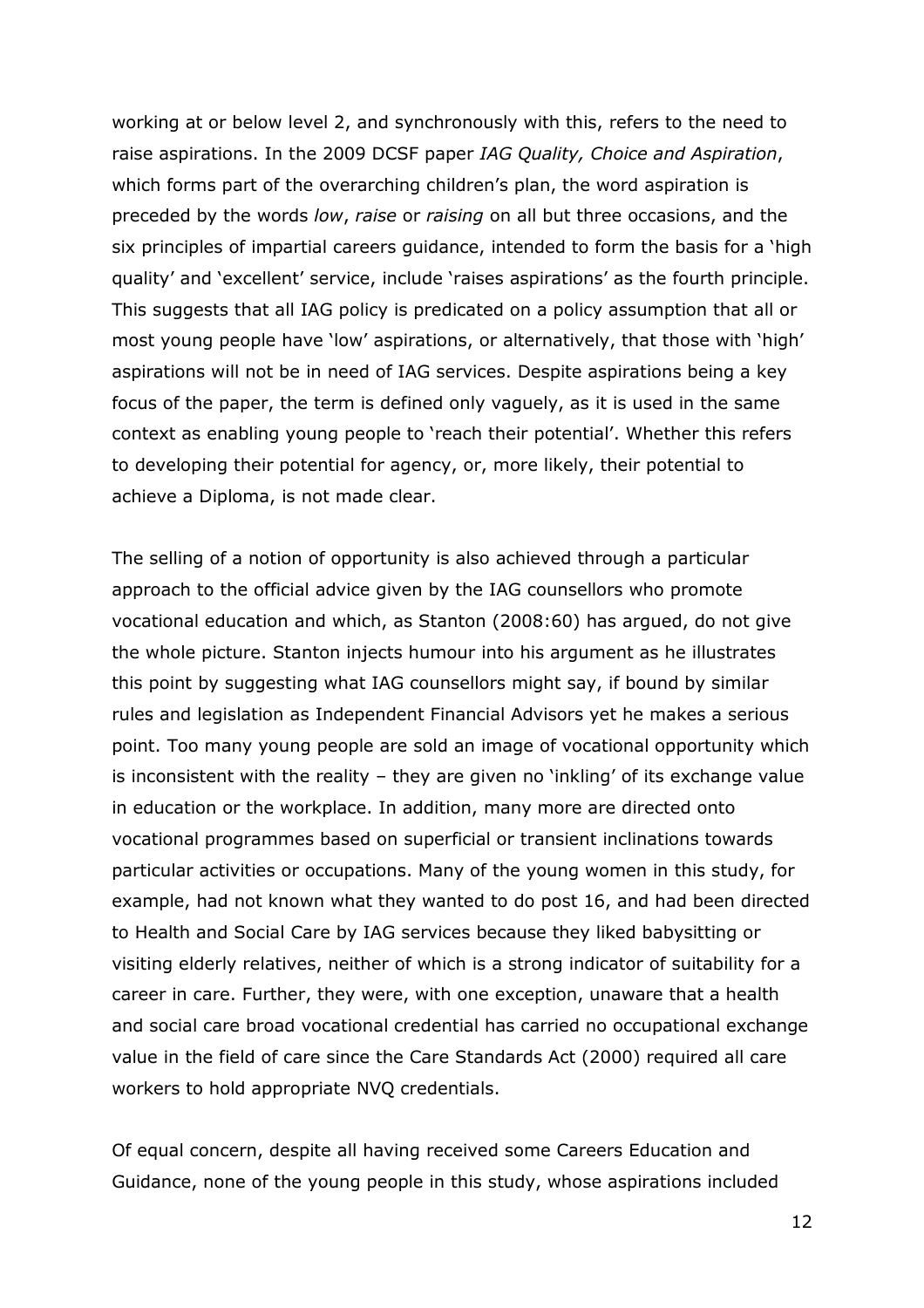jobs such as nursery nursing, nursing, teaching and technical careers in IT had any idea of how to achieve their aspiration. Most had only the haziest concept of university – Naz thought he would have to go to University for two years to become a computer programmer - and Kate gave a not untypical response to questions about her more modest career hopes:

| <b>EJA</b> | What sort of job with children would you like?                    |
|------------|-------------------------------------------------------------------|
| Kate       | Class Assistant, a nanny something like that.                     |
| <b>EJA</b> | OK. Do you know what sort of qualifications you need for<br>that? |
| Kate       | Yes.                                                              |
| <b>EJA</b> | What do you need?                                                 |
| Kate       | I can't remember.                                                 |

This lack of knowledge about how to achieve aspirations suggests that where policy is predicated on the assumption that aspiration is low, it misses the point, which is that young people need to be supported to generate the cultural capital which will enable them to achieve their aspirations and develop their understandings of the world. This may not be helped by particular forms of discourse and pedagogy in use in FE which also serve to reinforce the illusion of opportunity and form a more subtle aspect of the marketing of vocational education, particularly at lower levels. The pedagogic approach used with these young people, whose previous experience of education has often been negative (Coffield et al 2007:724) has been criticised for relying heavily on approaches and interventions such as building self esteem (e.g see Ecclestone 2004; 2007; Ecclestone and Hayes 2009) and engaging in 'busy work' rather than focussing on generating more cultural capital.

Such approaches, however well -intentioned, encourage the belief amongst young people that they can do anything, and in doing so, particularly in the absence of honest and informative IAG, limits their potential for agency and encourages them to rehearse unrealistic aspirations. By focussing on unrealistic aspirations and not generating cultural capital, this comes to form yet another of the societal structures which serve to keep these young people in their allotted place in society and maintain a status quo (see Atkins, 2009 for a more extended discussion).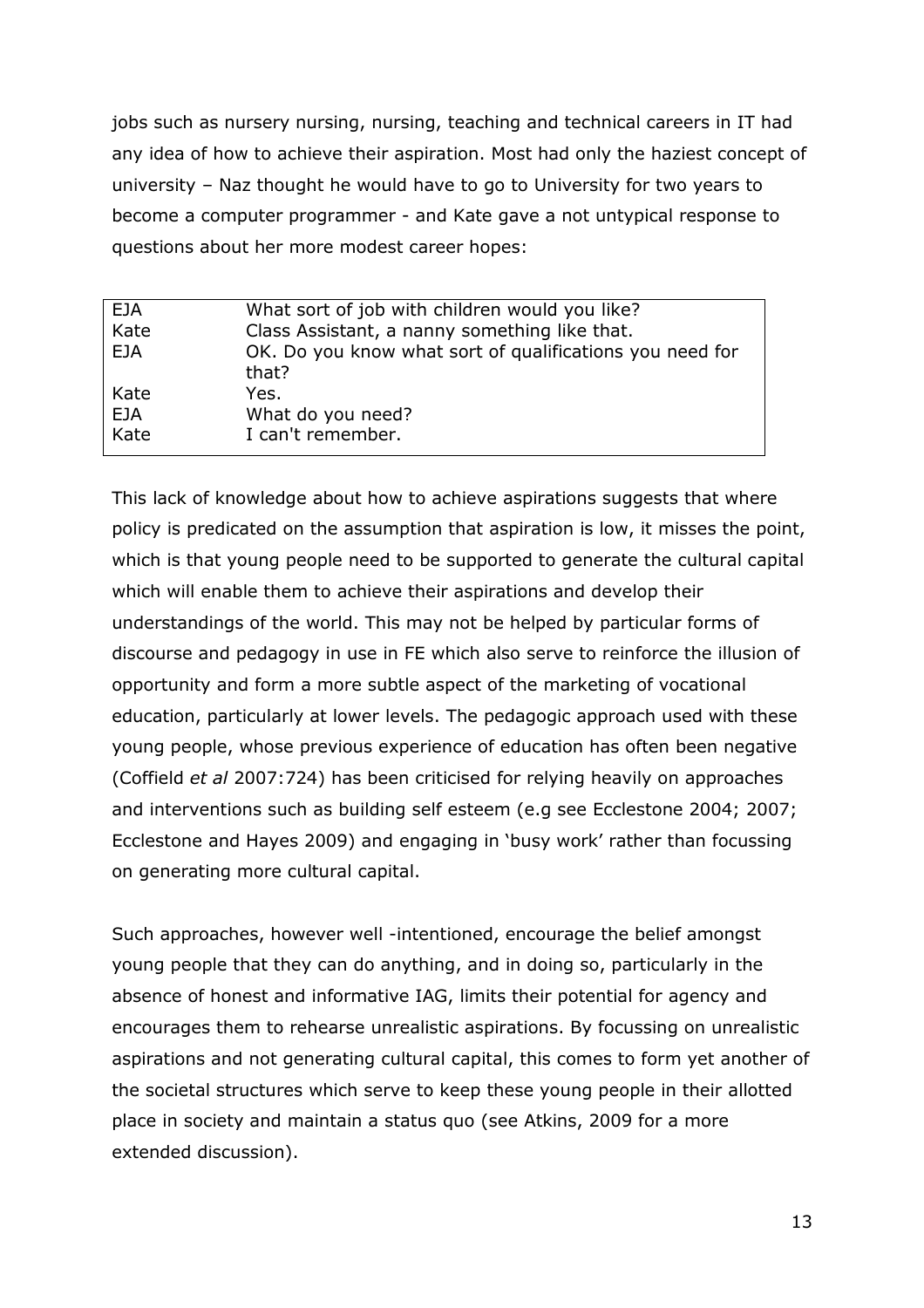I move on to make some proposals for change which might help young people like Paris, Naz, Wayne, Angelina, Kate and Samir to realise their potential for agency as they 'struggle to make the world a different place' (Reay, 2004: 437).

# Proposals for changes

The discussion in this paper raises a number of implications for policy, practice and social justice. This section makes tentative proposals for broad and related changes in policy and practice in vocational education across the 14-19 sector. These proposals are intended to contribute to a wider debate on vocational education.

Most urgently, there is a need for a radical change in the discourse used in policy documents and subsequently rehearsed by practitioners in the sector. Consideration must be given to the power of language and in particular to the way in which particular descriptors such as disaffected, disengaged or nonacademic have come to be pejorative terms used in the context of a deficit model of youth. Colley (2003:169) has argued that such changes would be more likely to occur if society – and government - accepted social exclusion as something that society inflicts on the disadvantaged, rather than as a set of characteristics it attributes to them. Such an approach could provide the basis for a move from a position in which blame is attributed to young people for perceived shortcomings, to a more socially just position in which there is a greater recognition of the part societal structures and hegemony play in the dispositions and experiences of young people, and more understanding of the way in which these structures articulate with the 'ongoing (re)production of labour power' (Avis 2007: 176).

Acknowledgement and understanding by practitioners as well as policymakers of the ironies in the language used and the practice developed through the mediation of that language would support a move towards a more meaningful curriculum, particularly at lower levels. Facilitating these understandings amongst teachers would also require significant policy movement. If young people are to be enabled to generate greater cultural capital and potential for agency, then teachers too must have greater potential for agency than is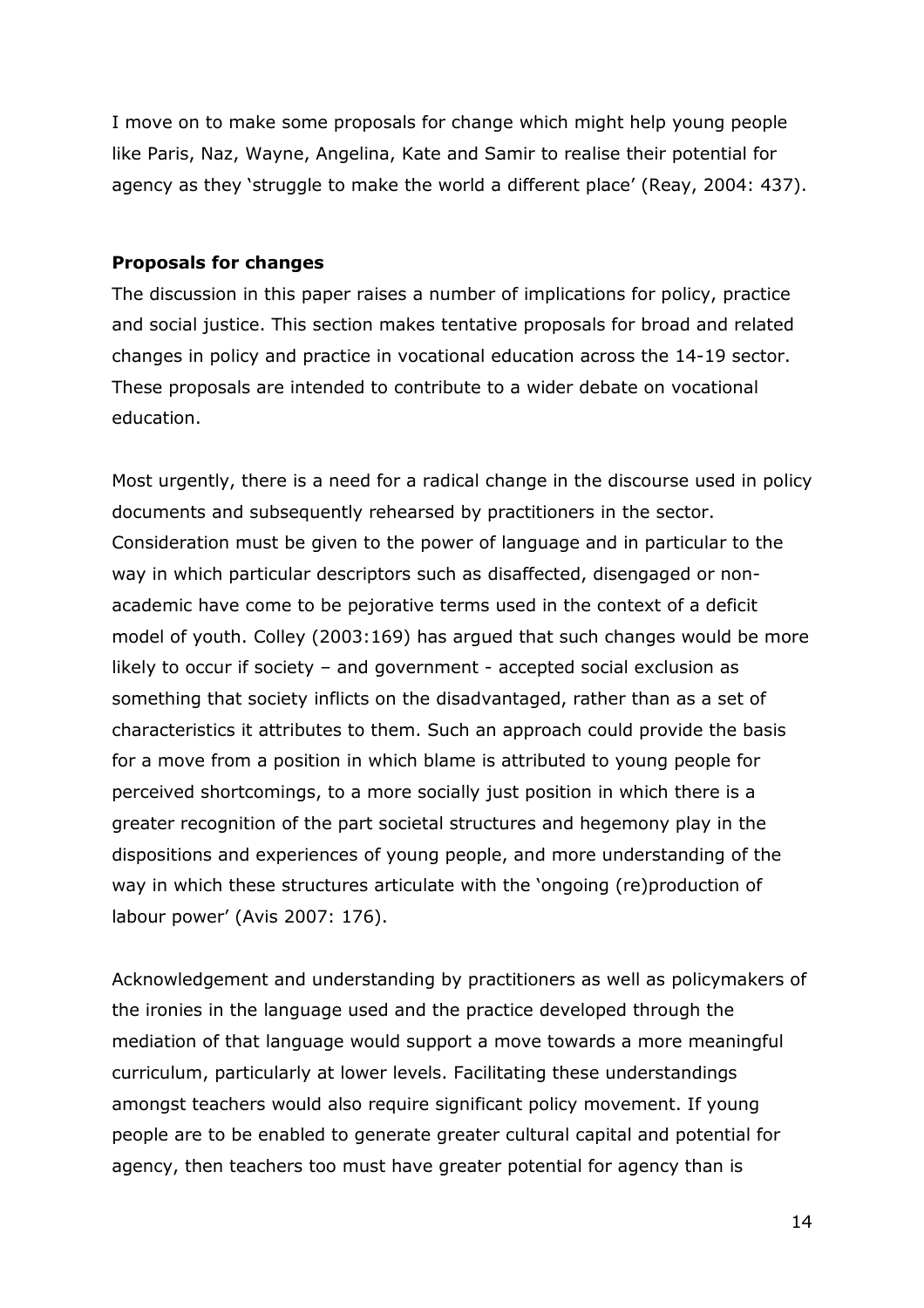possible within the current context of the instrumental, centralised curriculum they are expected to teach, which emphasises 'busy work' and the development of self esteem. This could only be achieved by changes to the teacher training curriculum, itself instrumental and centralised, and a reintroduction of subjects which might help generate the political and social understandings teachers need to develop more meaningful forms of pedagogy– such as the sociology, philosophy and history of education.

The consideration given to the power of discourse should be extended to the specific use of language such as choice and opportunity, which, in the interests of truth and morality should at least be clearly defined and not used to suggest that the outcomes of diverse and divided pathways are likely to be similar, or even that the choices within one pathway are directly comparable to another. This should extend from policy discourse to practice in areas such as IAG and would mean that honest, clear and comprehensive careers advice and guidance should be available for all young people which clearly outlines the benefits and disadvantages of each route on offer. For example, that an NVQ in engineering done as part of an apprenticeship carries greater economic currency than one done as a training programme at college or with a training provider, that a level 2 will generate fewer opportunities than a level 3 and that an engineering degree will generate greater economic return and career opportunities than any of the other options but will take longer to achieve and will involve greater initial cost to the individual. This is particularly important as choices are made earlier (Colley et al 2008) and those choices can be defining in terms of eventual occupational outcome.

#### Summary

The reality of vocational opportunities is then very different to the smoke and mirrors of the illusion marketed by government. Those who succeed in 'hanging in' and find their way to work in the field they wanted to enter, have often had to revise down their aspirations –carers and shop assistants instead of nurses and technicians –whilst those who find themselves unable to continue or to conform to the requirements of Lifelong Learning 'opportunities' withdraw from their courses, in an act of agency which places them firmly within the government deficit model of those who do not engage and results in blame being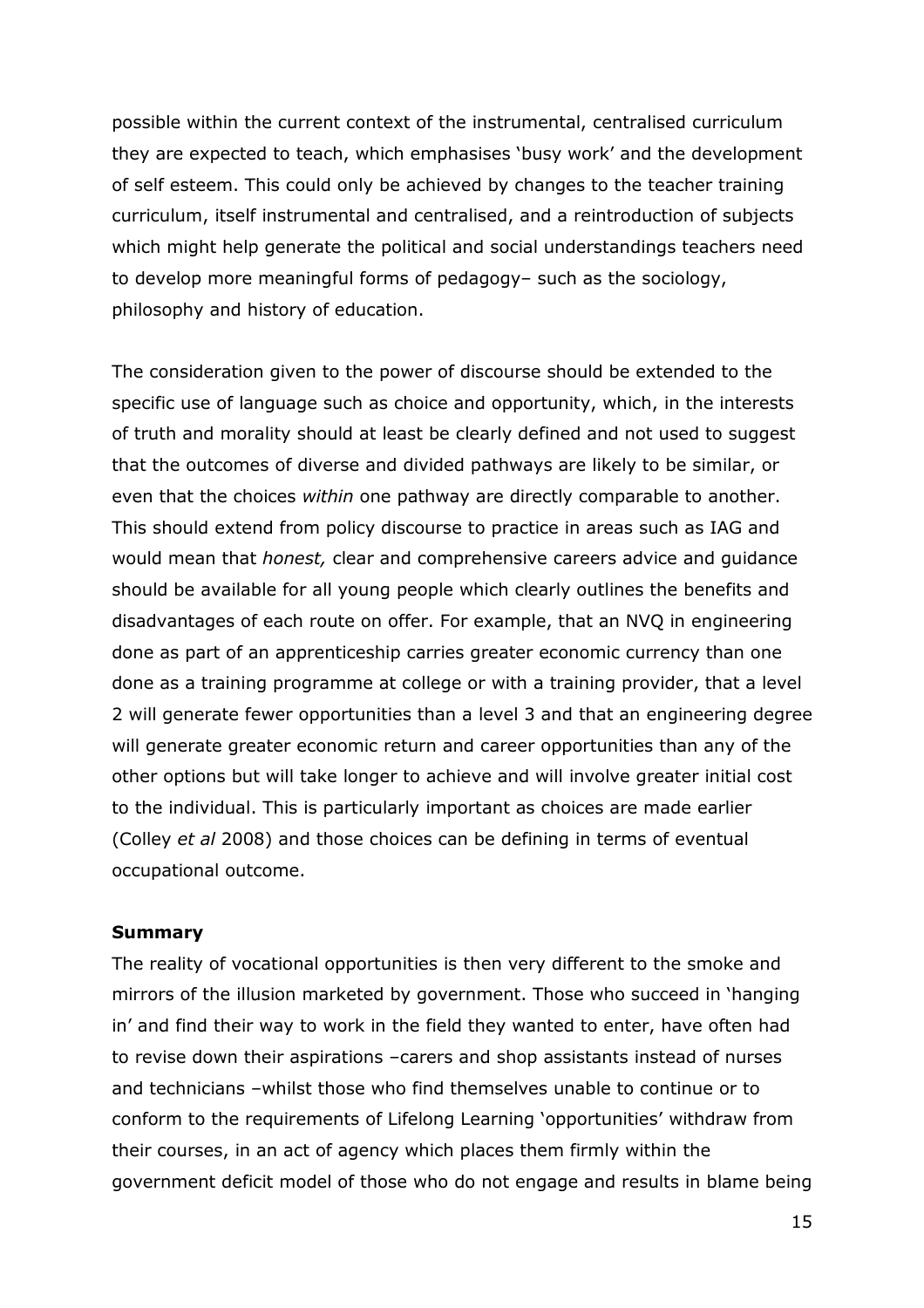attributed by the state to the individual (Ainley and Corney 1990:94-95) for failing to meet their perceived civic responsibility of engaging with lifelong learning. This is despite those young people having made a rational choice which involves the exchange of immediate financial capital, albeit at a low level, for a vague, insubstantial promise of something better at the end of a much extended transition.

Thus, far from these young people being able to access choices and opportunities which would lead to a secure future in a high skill economy, they are structurally positioned, perhaps inevitably, to make choices that are not their own, and to be denied the kind of opportunity which might enable them to achieve their aspirations. These young people are, then, opportunity-less, but are still sold the illusion that they can do or be anything whilst being engaged in low level, 'busy' activities (rather than learning) in preparation for low pay, low skill employment. Policy approaches of this nature form the basis of a massive immorality, in which young people are offered a fantasy of impossible dreams and non-existent opportunities if only they engage with low level vocational education within a divided education system which 'contributes to the reproduction of social inequality' (Colley, 2006:27). Rethinking policy in these areas is essential if the system is to have any chance of becoming less divided more socially just, enabling at least some young people to make the world a different place.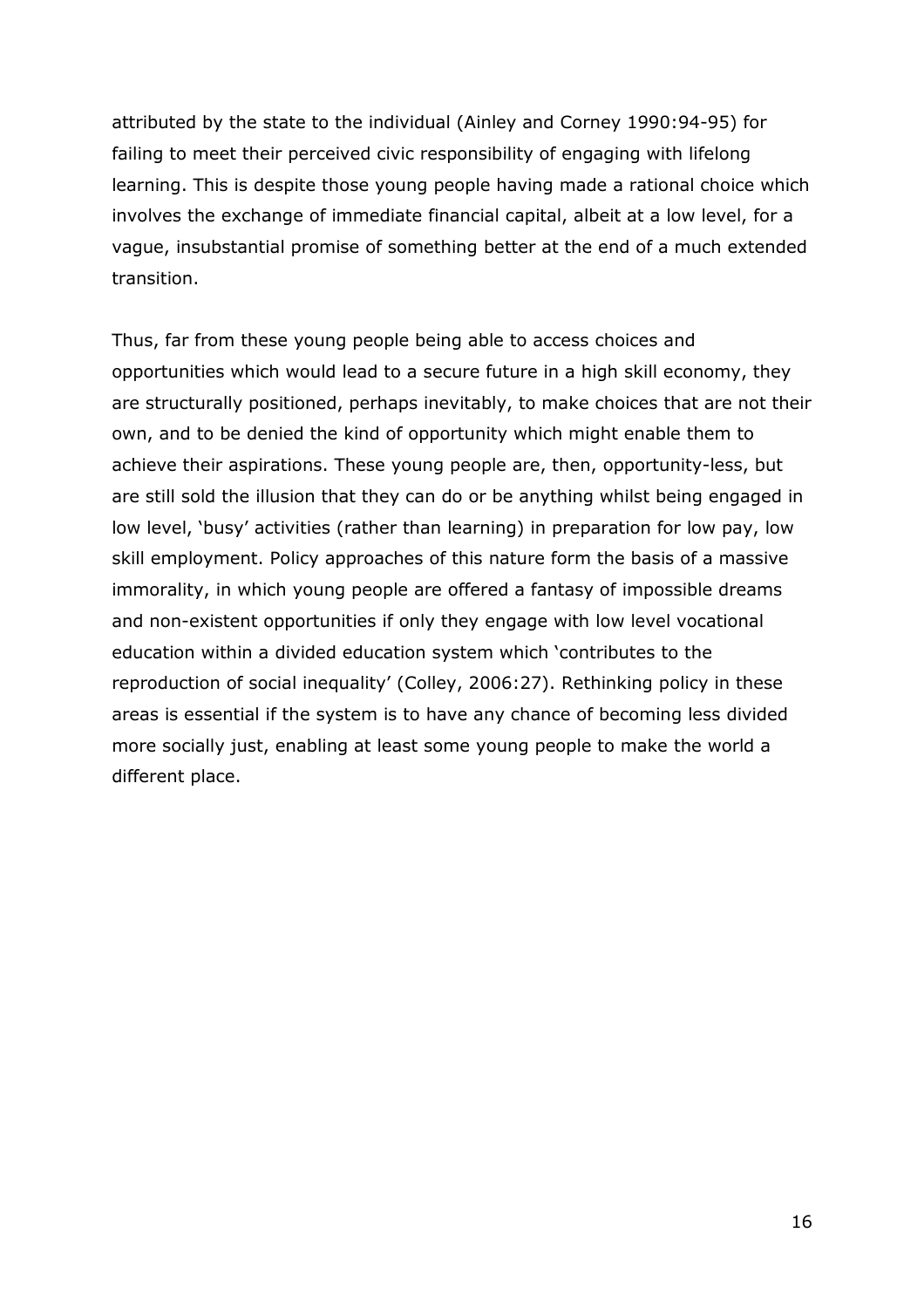## References

Ainley, Pat and Corney, Mark (1990) Training for the future: the rise and fall of the Manpower Services Commission. London: Cassell

Ainsworth, James W. and Roscigno, Vincent J. (2005) Stratification, school-work linkages and vocational education, Social Forces 84 (1) 259-286

Atkins, L. (2009) Invisible Students, Impossible Dreams: experiencing vocational education 14-19. Stoke-on Trent: Trentham Books

Avis, J. (1996) The Myth of the Post-Fordist Society in Avis, J. et al Knowledge and Nationhood Education, Politics and Work. London: Cassell

Avis, James (2007) Education, Policy and Social Justice: learning and skills. London: Continuum

Ball, SJ; Maguire, M and Macrae, S. (1998) Race, Space and the Further Education Market Place, Race, Ethnicity and Education 1(2) 171-189

Ball, S.J.; Maguire, M. and Macrae, S. (2000) Choice, Pathways and Transitions Post-16 New Youth, New Economies in the Global City. London: Routledge/Falmer

Bathmaker, A-M (2001) 'It's a Perfect Education': Lifelong Learning and the Experience of Foundation-level GNVQ Students, Journal of Vocational Education and Training 53 (1) 81-100

Bourdieu, P. (1980c) Questions of Sociology. Paris: Les Editions de Minuit

Bourdieu, P. (1990) The Logic of Practice. Cambridge: Polity Press

Bourdieu, P. (1993a) Sociology in Question. London: Sage

Bourdieu, P. and Passeron, J-C. (1977) Reproduction in Education, Society and Culture. London:Sage

Castells, M. (2000) The Information Age: Economy, Society and Culture Volume 3: End of the Millennium 2<sup>nd</sup> Edition. Oxford: Blackwell Publishers Ltd.

Colley H. (2003) Mentoring for Social Inclusion: a critical approach to nurturing mentor relationships. London: RoutledgeFalmer

Colley, H. (2006) 'Learning to Labour with Feeling: class, gender and emotion in childcare education and training' in Contemporary Issues in Early Childhood Volume 7 no 1 pp. 15-29

Colley, H.; Mazzei, L. and Lewin, C. (2008) The Impact of 14-19 Reforms on the career guidance profession: a disrupted community of practice Paper presented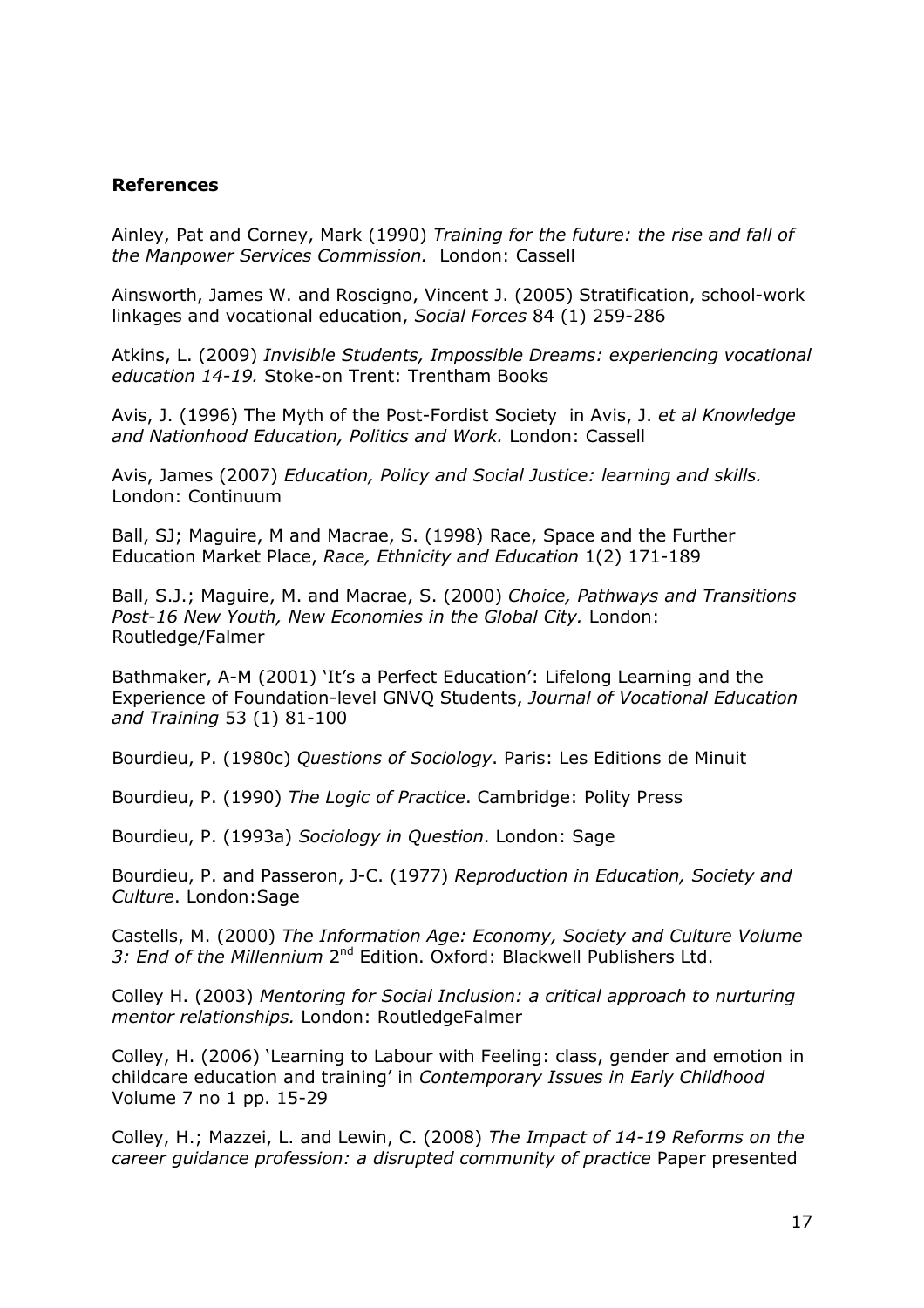to the Annual Conference of the British Educational Research Association, Heriot-Watt University (5 September 2008)

Department for Education and Skills (2002) 14-19 Extending Opportunities, Raising Standards. London: The Stationery Office

Department for Education and Skills (2003a) 14-19 Opportunity and Excellence. London: The Stationery Office

Department for Education and Skills (July 2003b) 21st Century Skills: Realising Our Potential Individuals, Employers, Nation. London: The Stationary Office

Department for Education and Skills /Standards Unit (2004) Equipping our Teachers for the Future: Reforming Initial Teacher Training for the Learning and Skills Sector. Annesley: DfES Publications

Department for Education and Skills (2005) 14-19 Education and Skills. Annesley: DfES Publications

Department for Education and Skills (2005) Realising the Potential: a review of the future role of Further Education Colleges (Foster Review). Annesley: DfES **Publications** 

Department for Education and Skills (2006) Further Education: Raising Skills, Improving Life Chances. Norwich: The Stationary Office

Department for Education and Skills (2007) Raising Expectations: Staying In Education and Training Post-16. Norwich: TSO

Ecclestone, Kathryn and Hayes, Dennis (2008) The Dangerous Rise of Therapeutic Education. London: Routledge

Ecclestone , Kathryn (2007) Resisting images of the 'diminished self': the implications of emotional well-being and emotional engagement in education policy, Journal of Education Policy 22 (4) 455-470

Ecclestone, K. (2004) Learning or Therapy? The Demoralisation of Education, British Journal of Educational Studies. 52 (2) 112-137

Ecclestone, Kathryn (2002) Learning Autonomy in Post-16 Education The Politics and Practice of Formative Assessment. London:Routledge/Falmer

Hodkinson, P. (1998) Career Decision Making and the Transition from School to Work in M. Grenfell and D. James (eds) Bourdieu and Education Acts of Practical Theory. London: Falmer Press

Hodkinson, P.; Sparkes, A. and Hodkinson, H. (1996) Triumphs and Tears: Young People, Markets and the Transition from School to Work. London: David Fulton

Keep, Ewart (2009) Internal and External Incentives to Engage in Education and Training – a Framework for Analysing the Forces Acting on Individuals?